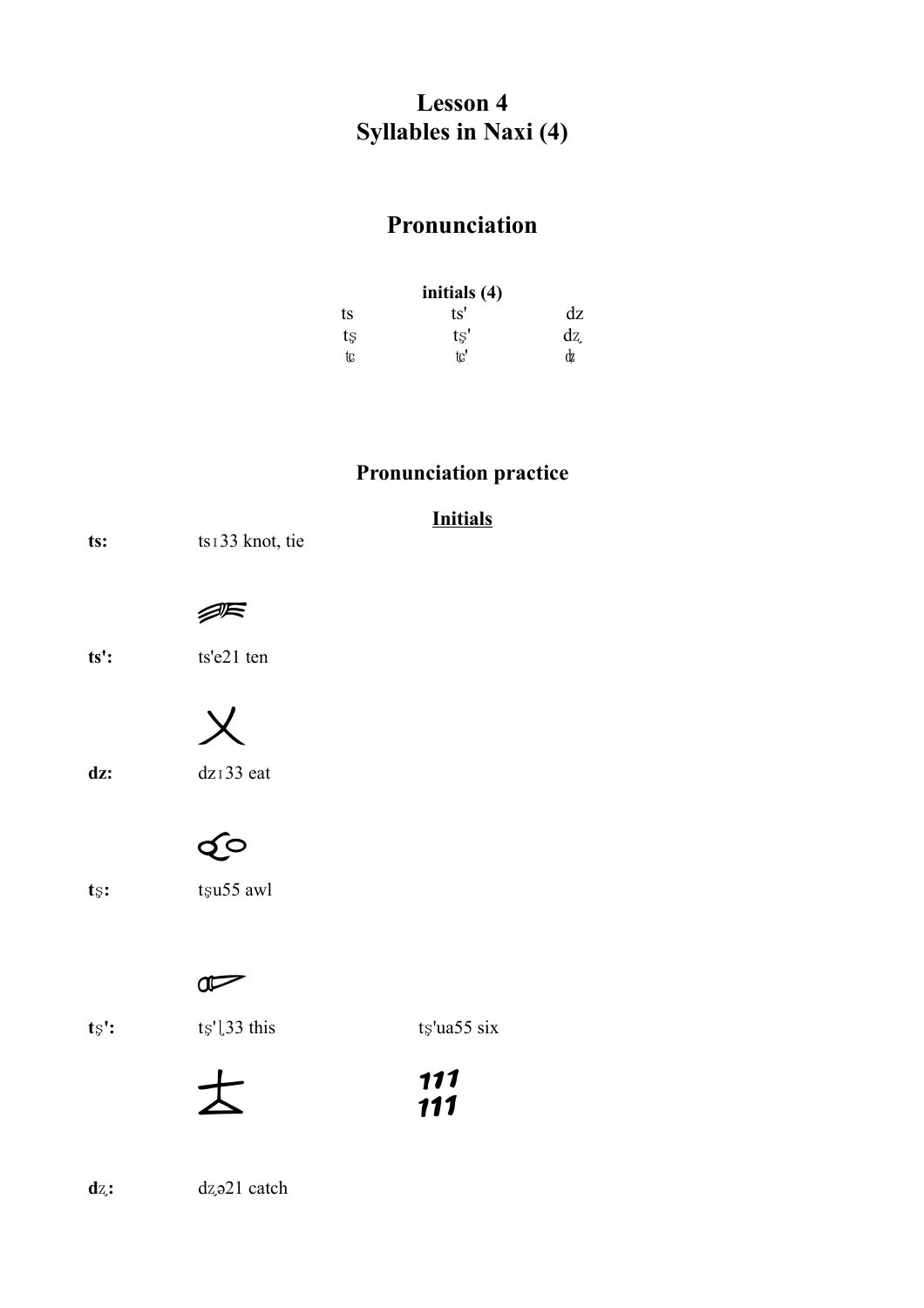$\frac{\lambda}{\sigma}$ 

 $\mathsf{tc}\text{:}$ 

tci55 small/scissors



 $\mathbf{t} \mathbf{c'}$  :

tc'i33 thorn



dz:

dzi21 water

dzy33 to have





### **New Characters**

ts<sub>133</sub>  $\mathscr{D}$  = knot, tie, often used as the auxiliary particle ts<sub>155</sub>



 $d_{Z1}$ 33  $Q$  = to eat



ts'[33  $\sum$  = this, often used as ts'[33, hang

111<br>ts'ua55 111 = six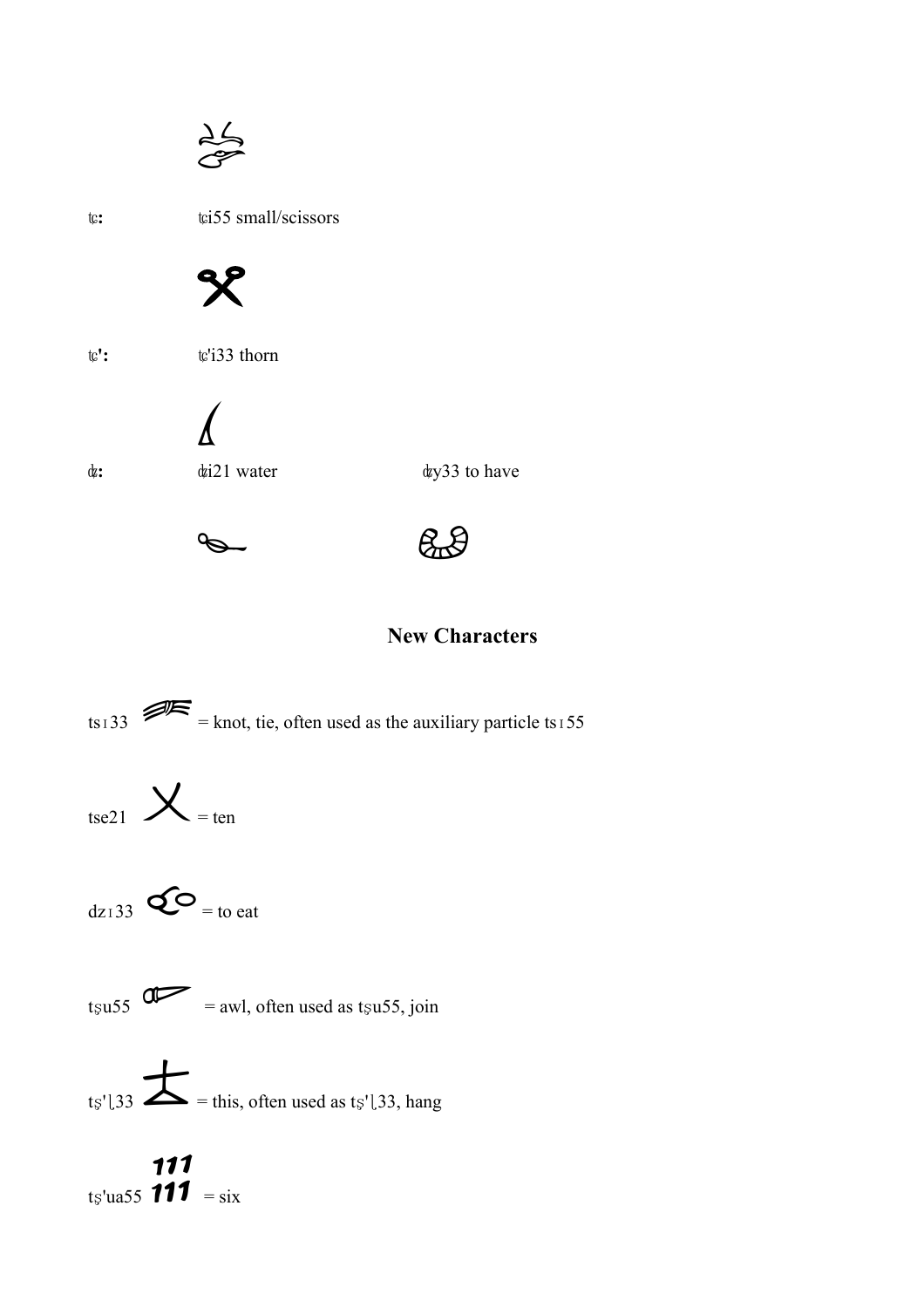

 $\&$ <sub>gy</sub>33  $\&$  = to have, original meaning is  $\frac{dy}{21}$ , bracelet. In Naxi,  $\frac{dy}{33}$ ,  $\frac{dy}{21}$ , dz<sub>1</sub>21 and i33

mean to have/possess/exist. If the target is an inanimate object, ʥy33 is used. If the target is a person or animal,  $\frac{dy}{21}$  is used. If the target is a plant or bodily organ,  $\frac{dz}{121}$  is used, and if the target is water or food containers, i33 is used.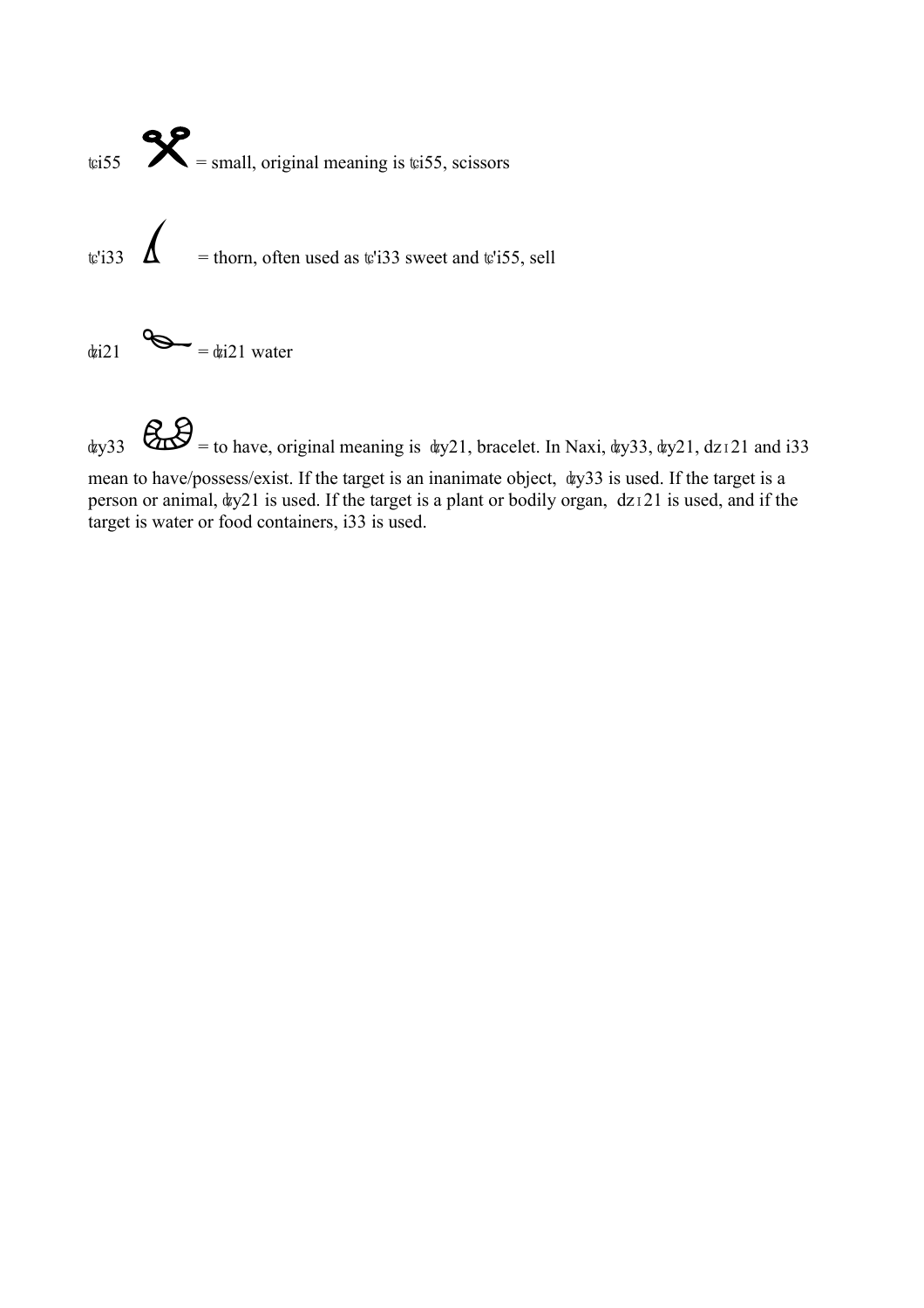

#### **New Phrases**



şər33 ¢y33 be busy, have something to do